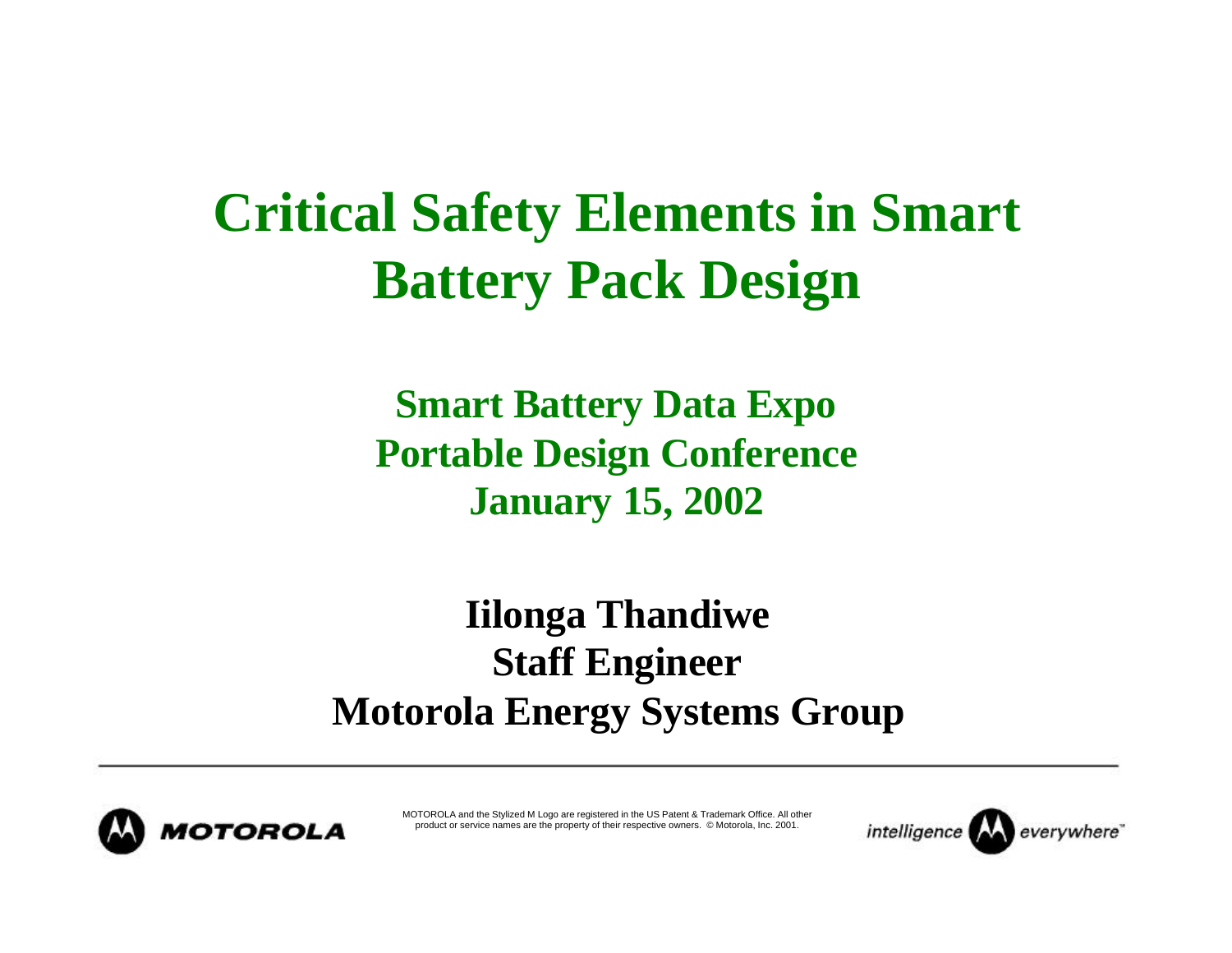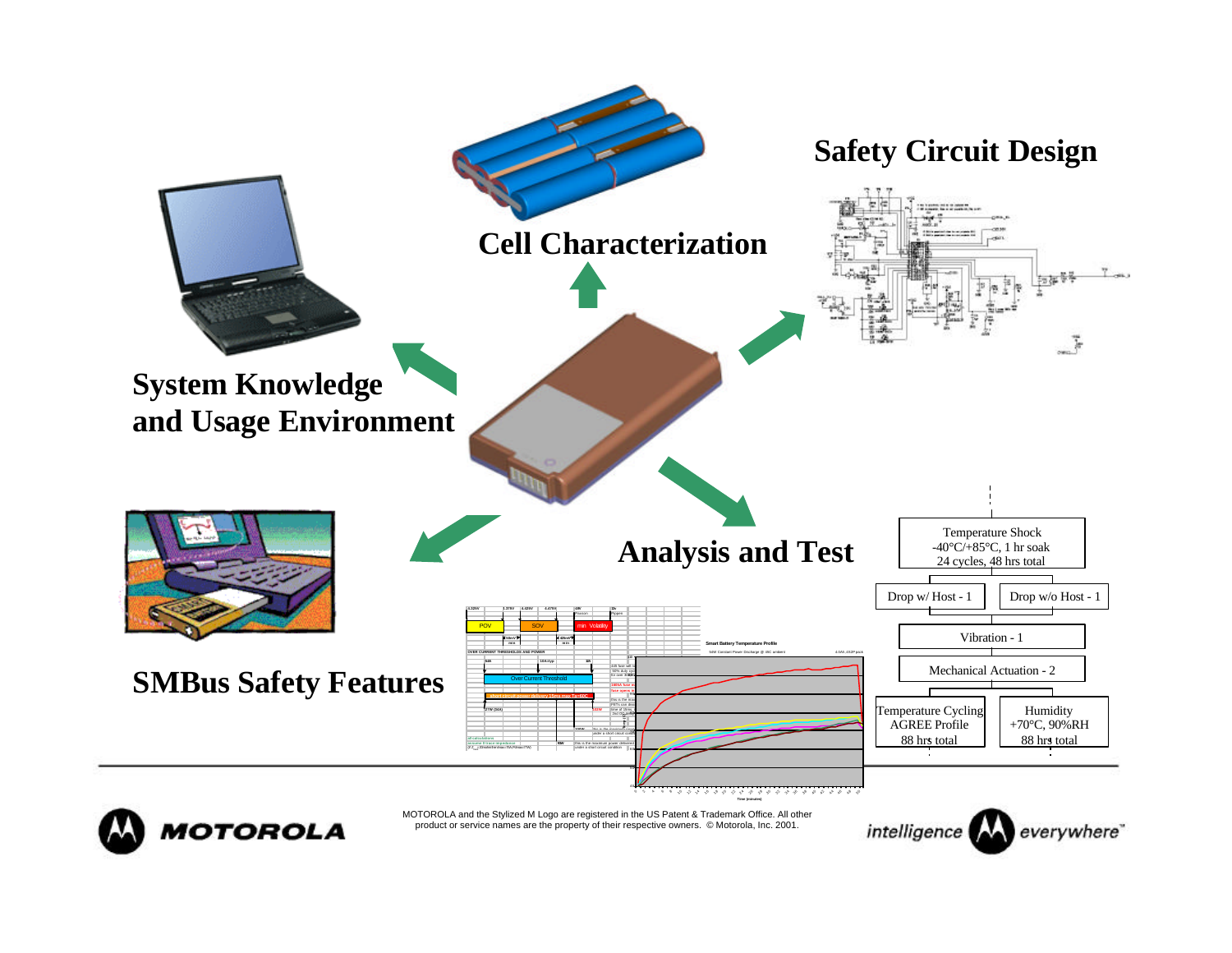## **Safety Test Requirements for Li Ion Cells**

**Cell Characterization**

• **Cell safety performance data should be thorough**

• **Optimum safety circuit design strongly depends on good cell characterization data**

• **Testing is crucial**

|                | <b>Test Failure</b> | <b>Description</b>                                                           | <b>Purpose</b>                                                                                                               | Referenc                  | <b>Requirements</b> |  |   |                          |                             |
|----------------|---------------------|------------------------------------------------------------------------------|------------------------------------------------------------------------------------------------------------------------------|---------------------------|---------------------|--|---|--------------------------|-----------------------------|
|                | Code                |                                                                              |                                                                                                                              |                           |                     |  |   | Leak Vent Fire Explosion | Other                       |
|                |                     | Specific safety abuse tests.                                                 |                                                                                                                              |                           |                     |  |   |                          |                             |
| 1              | A                   | Thermal abuse, oven<br>test at 150 C for 60<br>minutes                       | Ability to withstand thermal abuse<br>and test relative cell stability.<br>Minimum survivability is 10 minutes<br>(UL spec). | modified<br>UL            |                     |  | X | X                        | Cell surface $T <$<br>200 C |
| 1a             | $\overline{A}$      | Thermal abuse, oven<br>test at 130 C for 60<br>minutes                       | Ability to withstand thermal abuse.<br>Test performed only if cell fails #3<br>before 60 minutes.                            | <b>IEC</b>                |                     |  | X | X                        | Cell surface $T <$<br>200 C |
| 2              | $\mathsf{A}$        | Crush, flat plates as<br>per UL 2054                                         | Ability to withstand mechanical<br>abuse                                                                                     | UL and<br>IEC             |                     |  | X | X                        |                             |
| 3              | $\overline{A}$      | Impact, round bar and<br>weight as per UL<br>2054                            | Ability to withstand mechanical<br>abuse from sudden impact                                                                  | UL and<br><b>IEC</b>      |                     |  | X | X                        |                             |
| 4              | B                   | Short circuit, $< 0.5$<br>ohm load, 60 C                                     | Ability to withstand short circuit                                                                                           | UL and<br><b>IEC</b>      |                     |  | X | X                        | Cell surface $T <$<br>150 C |
| 5              | <b>B</b>            | Short circuit, $< 0.5$<br>ohm load, room temp                                | Ability to withstand short circuit                                                                                           | UL and<br><b>IEC</b>      |                     |  | X | X                        | Cell surface $T <$<br>150 C |
| 6              | $\overline{B}$      | Overcharge at $I_0$ , V=<br>5V                                               | Survive minimal level of<br>overcharge                                                                                       | modified<br><b>UL/IEC</b> |                     |  | X | X                        |                             |
| $\overline{7}$ | $\overline{B}$      | Overcharge at $3I_0$<br>$V = 4.5 V$                                          | Survive faulty charger condition                                                                                             | modified<br>UL/IEC        |                     |  | X | $\mathsf{X}$             |                             |
| 8              | $\overline{B}$      | Overcharge<br>mapping: 3 cells at 5<br>different test<br>currents; $V=$ 10 V | Determine maximum safe level of<br>overcharge for safe<br>design                                                             |                           |                     |  |   |                          |                             |
| 9              | B                   | Forced dise                                                                  |                                                                                                                              |                           |                     |  |   |                          |                             |



MOTOROLA and the Stylized M Logo are registered in the US Patent & Trademark Office. All other product or service names are the property of their respective owners. © Motorola, Inc. 2001.

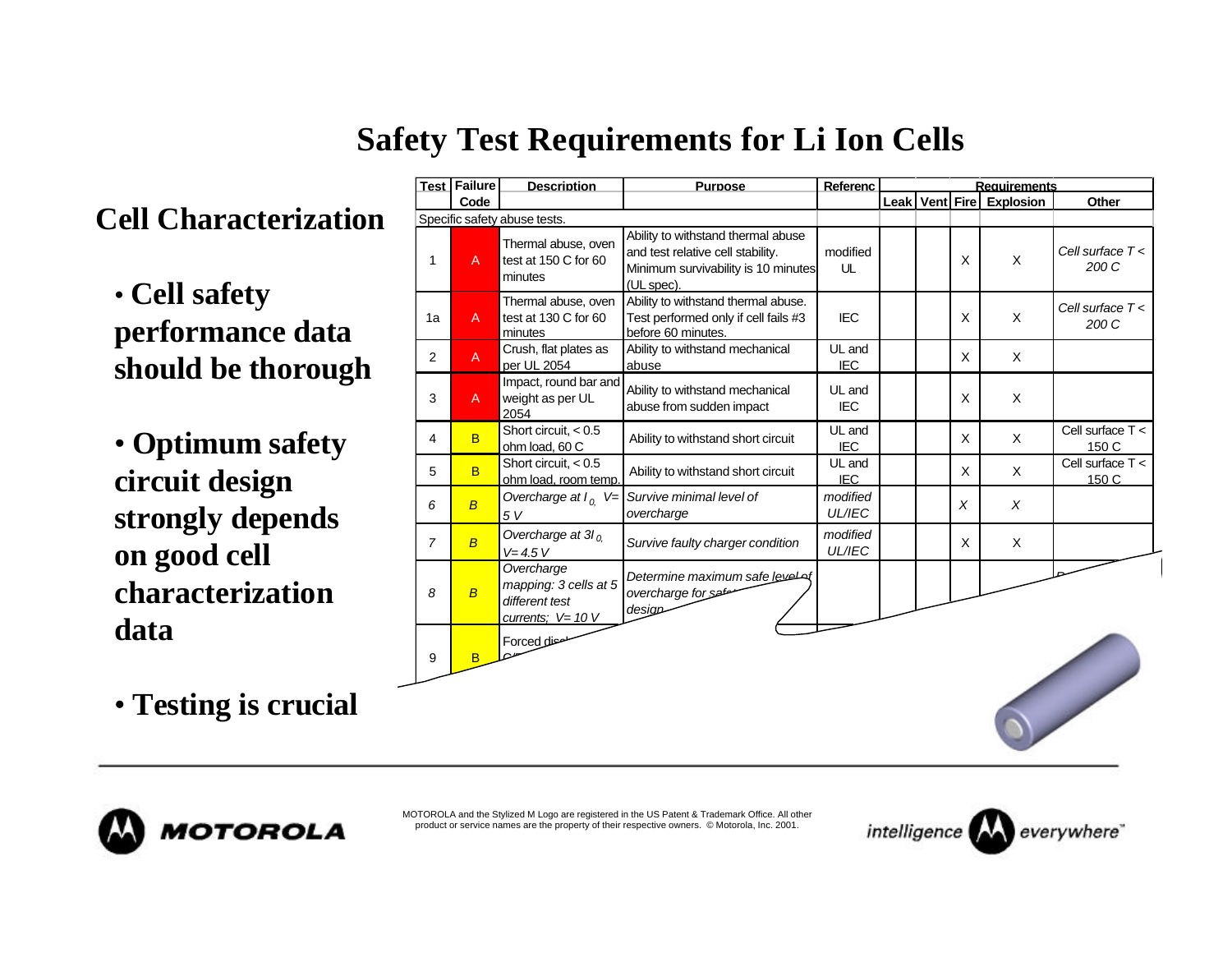

**Lithium Ion Cell Failure (overcharged, insulated cells)**

> • **All cells are not created equally**

• **Failure to take into consideration the differences between cells could lead to a safety circuit that is either under-designed or over-designed**

> O "Safe" Flame

**4.0 4.2 4.4 4.6 4.8 5.0 5.2 5.4 5.6 5.8 6.0 6.2 6.4 6.6**

MOTOROLA and the Stylized M Logo are registered in the US Patent & Trademark Office. All other product or service names are the property of their respective owners. © Motorola, Inc. 2001.



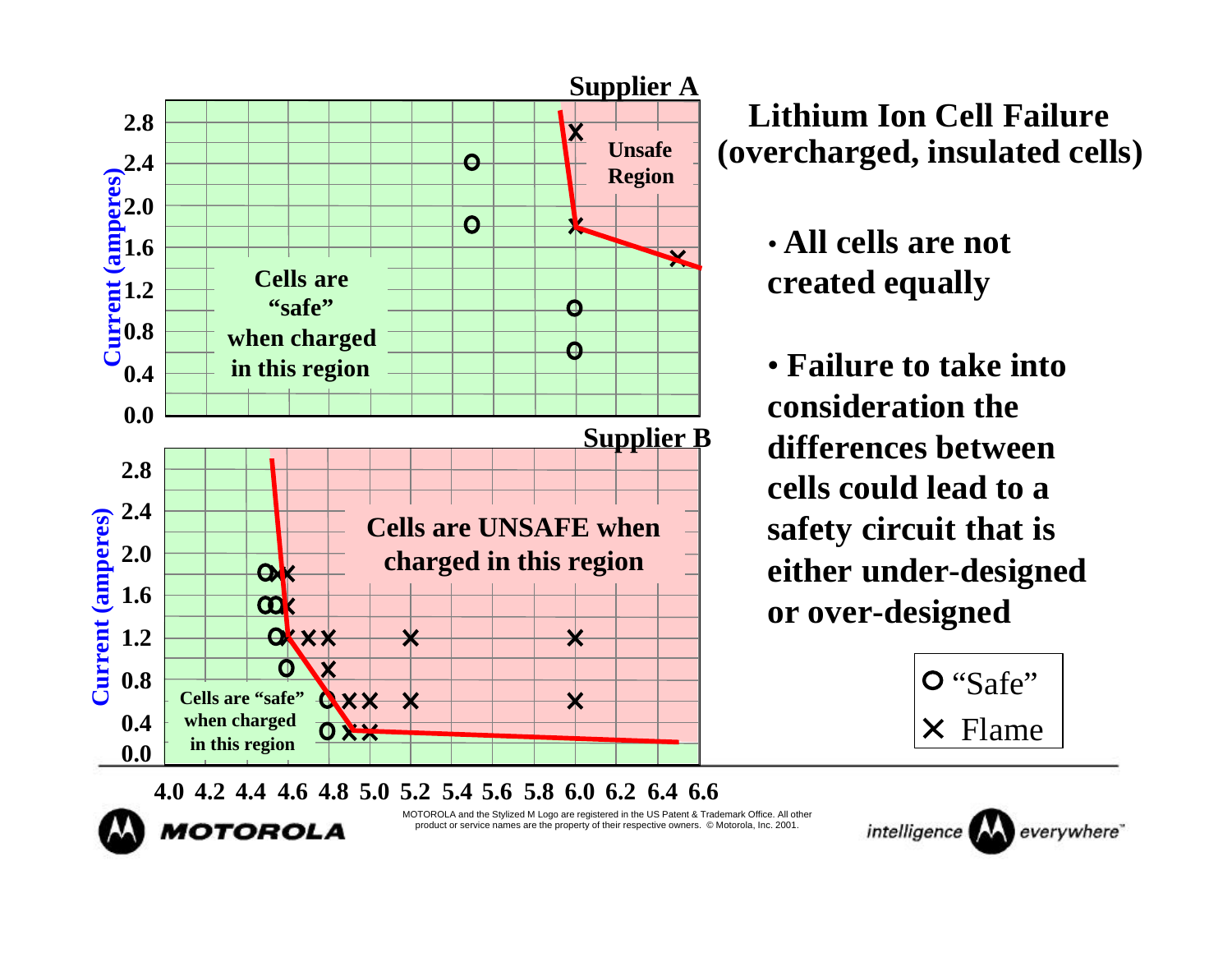